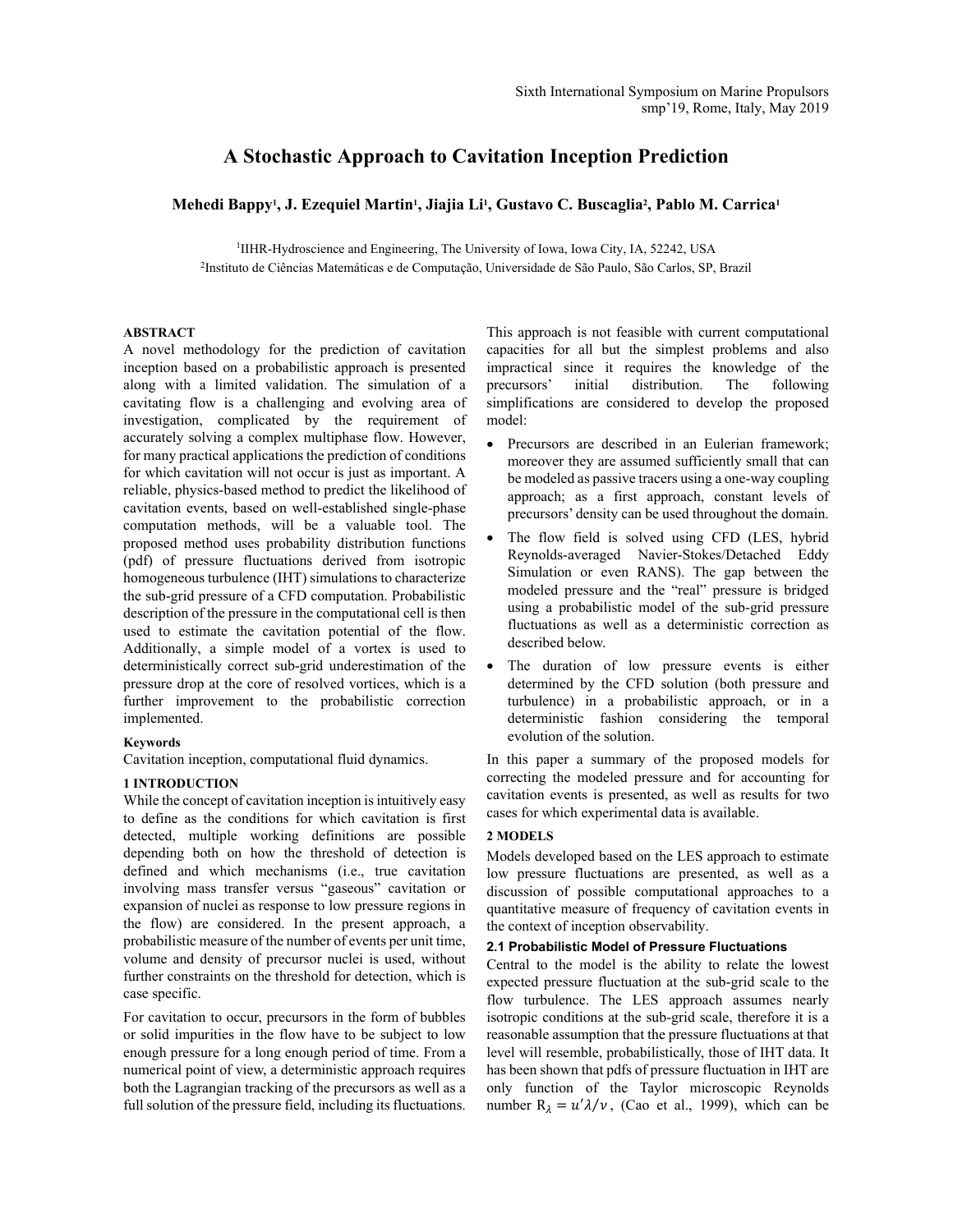obtained from LES solutions as a function of the strain rate magnitude *S*, the grid size  $\Delta$  and the Smagorinsky constant *C*s as

$$
\epsilon = C_s^2 \Delta^2 S^3,\tag{1}
$$

$$
u' = C_k^{1/2} \left(\frac{\epsilon \Delta}{v}\right)^{1/3},\tag{2}
$$

$$
\lambda = u' \left(\frac{15\nu}{\epsilon}\right)^{1/2},\tag{3}
$$

with  $\nu$  the kinematic viscosity,  $\epsilon$  the modeled dissipation rate and  $C_k \approx 1.5$ , the Kolmogorov constant. Alternative definitions can be used if other models are used to simulate the turbulent kinetic energy  $k$  and  $\epsilon$ . To generate a model applicable to numerical solutions, we approximate the pdfs reported by Pumir (1994) and Cao et al. (1999) by a Gaussian with an exponential tail that depends on  $R_{\lambda}$ towards very negative pressures. As discussed by Ran & Katz (1994), the probability of reaching pressure values *below* a threshold is relevant to inception, i.e., the cumulative probability distribution function (cdf) of the pressure fluctuations. Defining the cdf:  $C(z) =$ Prob( $\frac{\Delta P}{\rho u'^2}$  < z), where  $\Delta P$  is the pressure fluctuation, data-fitting lead to the following expressions:

$$
C(z) = \frac{1}{21R_{\lambda}^{-0.7}} \exp\left(-6.9 + 21R_{\lambda}^{-0.7}(z+5)\right), z \leq z - 5
$$
  

$$
C(z) = C(-5) + 7.52 \times 10^{-4} \left[\exp\left(1.33(z+5)\right) - 1\right],
$$
  

$$
-5 \leq z \leq -2
$$
 (4)

$$
C(z) = C(-2) + 0.5[\text{erf}(z/\sqrt{2}) - \text{erf}(-\sqrt{2})], z \ge -2
$$



**Figure 1: Cumulative probability distribution C(z), given in**  Eqn. (4), for several Taylor Reynolds number  $R_{\lambda}$ .

The cdf is also shown graphically in Figure 1. Notice that as  $R_{\lambda}$  decreases the tail of the pdf becomes steeper and the probability of large negative fluctuations decreases considerably. This has a number of consequences worth

noticing. From the definitions of  $R_{\lambda}$  and Equations (1) through (3), we have that  $R_{\lambda} \sim \Delta S^{1/2}$  and  $u' \sim S\Delta$ , which reflects the fact that as the grid is refined the correction becomes less important, since both  $R_{\lambda}$  and the scaling of the dimensionless pressure fluctuations  $\rho u'^2$  decrease. Additionally, for a constant grid size, regions with low strain rate are less affected by the model; in particular, as it is shown in §2.2, the probabilistic model has little effect in the core of well resolved vortices.

The approach can in principle be extended to hybrid RANS/LES models with some caveats. The assumption that the sub-grid fluctuations near walls follow IHT data is likely not valid, and should be replaced by an appropriate sub-grid pressure distribution obtained from wall turbulence. Additionally,  $R_{\lambda}$  is much larger in the near wall regions than available DNS data, which requires an extrapolation of the pdfs for those regions. Finally, regions where the LES model is active should be properly discretized such that the results are comparable to a formal LES simulation, since DES approaches a Smagorinsky closure in LES regions (Spalart 1999). Regardless of these shortcomings, the model should produce acceptable results in the regions where the model is fully valid, providing better estimations of the pressure fluctuations in the RANS regions of the simulation while drastically reducing the number of required points needed to simulate complex geometries such as a propeller. In RANS regions, including full RANS simulations, the correction should be interpreted as a "modeled" correction rather than a subgrid/unresolved addition, and as such, there are possibly different expressions than those in Eqn. (4) that can provide more accurate predictions. Work is on-going to validate this hypothesis.

# **2.2 Deterministic Model of Pressure Defect in Vortices**  The probabilistic model discussed in §2.1 does not address the under-prediction of the pressure field at the center of resolved vortex due to grid discretization. Furthermore, the probabilistic correction depends on the magnitude of the strain rate, but in the vortex core S is negligible and thus is also the correction.

To generate a mechanistic model of resolved vortices, we take a local coordinate system with *θ* and *r* the azimuthal and radial coordinates, respectively, so that the pressure gradient and azimuthal velocity are approximately related by

$$
\frac{dP}{dr} = \frac{u_{\theta}^2}{r} = \Omega^2 r f(r),\tag{5}
$$

where *f* is a function of the vortex model used to relate the vorticity and the tangential velocity (for instance,  $f = 1$  for a Rankine vortex) and  $\Omega$  the rotational rate. Integrating and evaluating at the grid size we obtain

$$
\Delta P = \frac{1}{2} \Omega^2 r^2 F(r) \cong max(Q, 0) h^2 F(h), \qquad (6)
$$

where  $h$  is the grid cell size,  $F$  a function of the vortex model, and  $Q = 1/2 (\Omega^2 + S^2)$ , with  $S = \sqrt{2S^2}$ . The approximation is valid in the regions of interest, as *S* is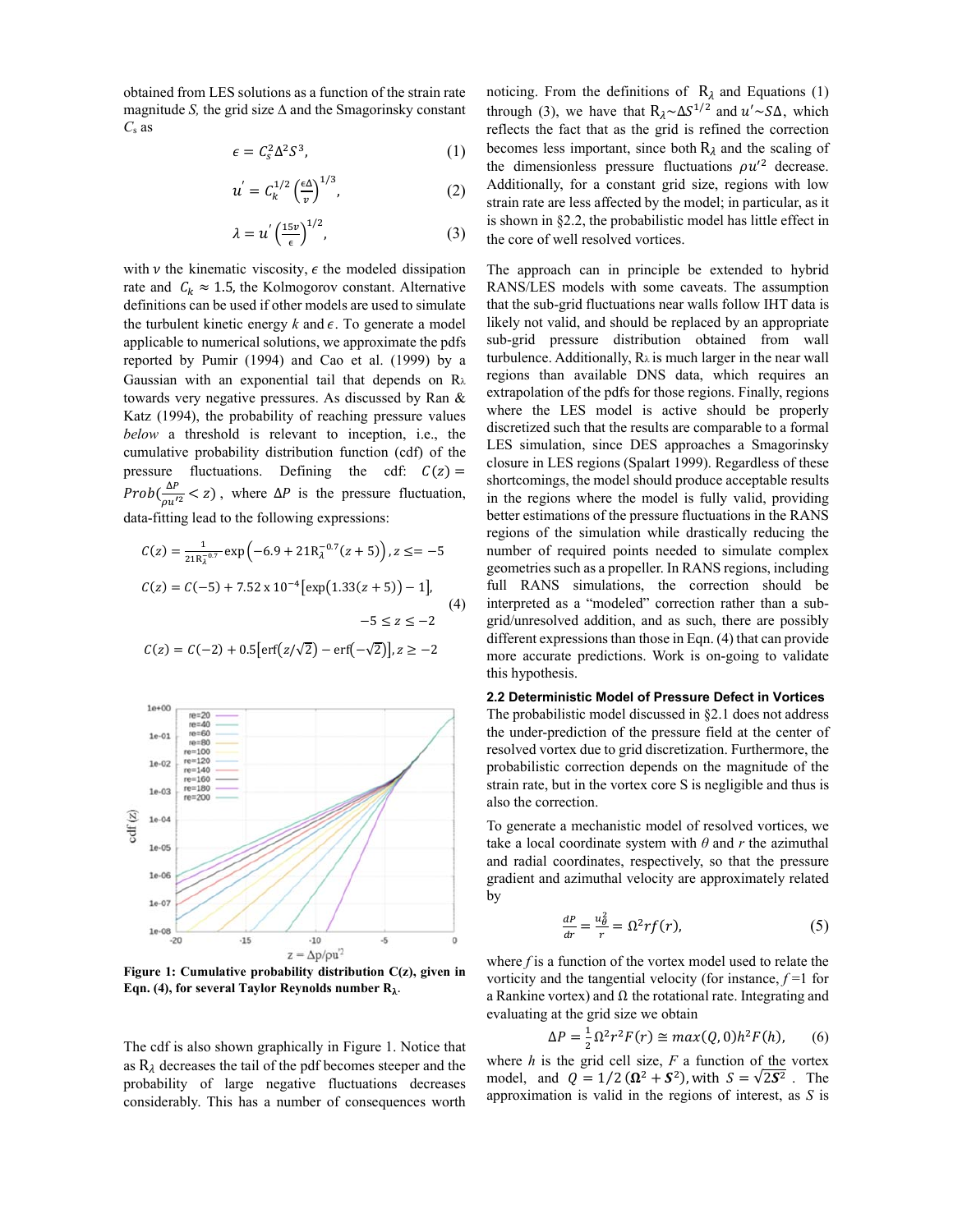negligible in the core, and by using positive valued Qcriterion it restricts the correction to the resolved vortices. The formulation is again such as to obtain *F*=1 for a Rankine vortex.

Thus far we have a simple correction to the total pressure field,  $P_{\text{Corr}} = P_{\text{LES}} - \Delta P$  but the correction fails to address grid dependency because  $Q$  also depends on the grid resolution. The details of the calculation are not shown for brevity, but it can be demonstrated that based on a Lamb-Oseen vortex model and restricting some variables to be consistent with the grid size, the pressure correction by poor resolution at vortex cores is

$$
\Delta P \cong max(Q, 0) \; h^2 F(h) e^{2min\{[2h/(max(a, h+d)]^2, 2\}} \quad (7)
$$

with *a* and *d*, respectively the vortex core radius and the local coordinate value of *r* estimated as

$$
d = \frac{|\nabla P|}{\max(Q, \varepsilon)}\tag{8}
$$

$$
a = \sqrt{\frac{4 \max(d, h/2) \max(Q, \varepsilon)}{\max(|\nabla Q|, \varepsilon)}}\tag{9}
$$

with  $\varepsilon \sim 10^{-6}$  to prevent division by zero. To the resulting corrected pressure a probabilistic correction can be further added based on the model described in the previous section.

Figure 2 illustrates the effect of the deterministic correction on the pressure pdfs of the Schiebe body presented in §3.1. Once corrected, the tail of the pressure distribution is comparable for all grids, while the uncorrected pressure is strongly grid dependent.



**Figure 2: Probability distribution function of pressure in wake of** a **Schiebe body (Arndt et al., 2009), for three grid discretization levels. Dashed lines correspond to DES simulations, solid lines to corrected values using deterministic model. Red lines correspond to refinement block, coarse grid, blue to medium and green to fine grid as shown in Table 1.**

The figure shows that the negative-pressure side of the pdf of the resolved pressure is, once corrected, indeed exponential, which is consistent with the probabilistic model for the unresolved pressure fluctuations.

# **2.3 Frequency of cavitation events**

The previous two sections describe how, starting from a LES solution, the resolved pressure field is updated to improve the prediction of low pressure regions both deterministically and probabilistically to include sub-grid fluctuations. The second requirement for a cavitation inception model is to translate the pressure signal into a frequency of cavitation events.

Multiple different approaches can be considered. If the sub-grid fluctuations are ignored, the simplest possible model relies on tallying the number of events per simulated second, with an event being a region where the pressure (resolved, or deterministically corrected) is lower than the vapor pressure. This approach is straightforward to implement, but ignores important processes such as the duration of the low pressure burst and the dynamics of the nuclei. It also does not consider the size of the cavitating region, which has practical implications for detectability.

A difficulty of basing the calculation on the detection of a zone of low enough pressure is that that condition in itself does not quantify the extent of the cavitation event. A better model can be developed by considering the flux of nuclei into regions where pressure is low enough for cavitation to occur. This approach naturally incorporates the probability of nuclei being present and accounts for the volumetric extent of the cavitation region. Figure 3 shows schematically the proposed model. If a volume  $V_{\text{cav}}(t)$  is defined such that  $p < p_{\text{cav}}$  inside the volume, the flux of nuclei into the volume (and the frequency of cavitation events) is

$$
f_{\text{cav}}^{\text{det}}(t) = \int_{S_{\text{cav}}} N \min\left( (\mathbf{u}_{\text{Sp}} - u) \cdot \mathbf{n}, 0 \right) dS, \quad (10)
$$

where *N* is the nuclei density and  $u_{Sp} - u$  the relative velocity of the surface, with  $u_{\text{Sp}}$  and u the surface and fluid velocities, respectively. An equivalent and easier numerical implementation is to identify the set *J*(t) of computational nodes *j* that the surface traverses, defined by the condition

 ${p(x_i, t) > p_{\text{cav}}}$  &  ${p(x_i, t) + \delta t D_t p(x_i, t) < p_{\text{cav}}}$  (11) with  $D_t p$  the material derivative of  $p$ , and approximate

$$
f_{\text{cav}}^{\text{det}}(t) = \sum_{j \in J(t)} N V_j / \delta t. \tag{12}
$$

This deterministic model produces satisfactory results if the solution has sufficient resolution, but a model that incorporates the probability distribution of the sub-grid fluctuations is required for most simulations with LES resolutions. A possible model based on the distribution presented in Eqn. (4) simply assigns to each node in the computational domain a probability of cavitation events equal to the cdf for  $p < p_{\text{cav}}$  divided by a characteristic cavitation time, i.e.,

$$
f_{\text{cav}}^{\text{prob}}(t) = \sum_{j} N V_j C((p_{\text{cav}} - p(x_j, t))/\rho u^2) / \tau_{\text{cav}}.
$$
 (13)

While this is somewhat arbitrary, the rationale is that there is a maximum frequency of isolated events that can occur at a location, which are related to the time required for a bubble to grow. Since the purpose of this model is the characterization of inception processes, it is expected that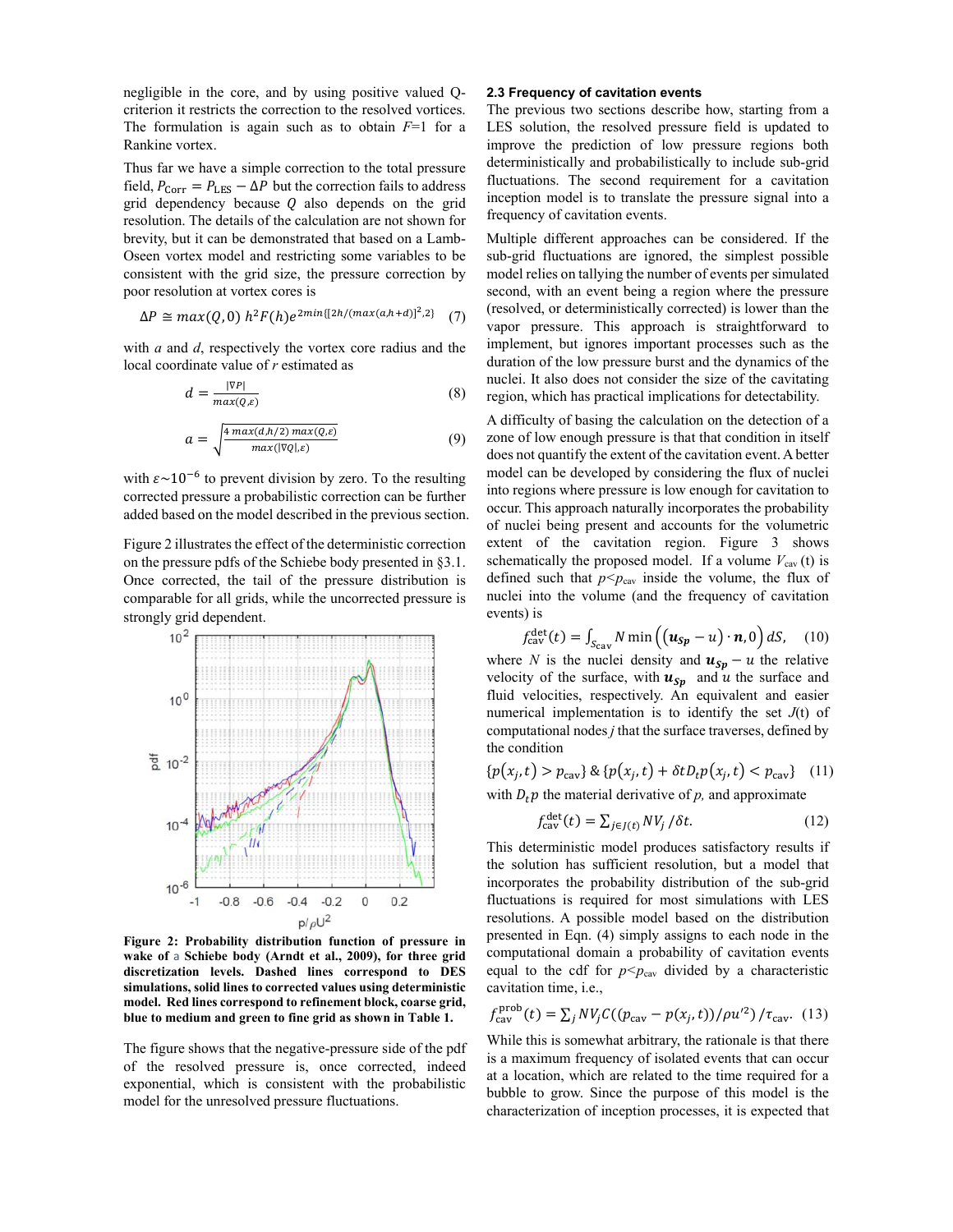it is applied for conditions where these events are detectable, but not too frequent. Temporal and volumetric integration in the region under observation, considering a nuclei number density, results in the final probabilistic inception frequency.



**Figure 3: Schematic representation of proposed deterministic integration method, based on a LES solution for P5206. Blue iso-surfaces correspond to region of pressure below vapor pressure at time t, red regions at t+t; black streamlines are fluid velocity, grey represents the velocity of the pressure contours.** 

#### **3 CFD SIMULATIONS**

#### **3.1 Solver**

The code REX, developed at the University of Iowa, was used for all simulations, and auxiliary post-processing tools were developed to correct pressure distribution in the discrete solutions as discussed in the previous section. The most up to date description of the solver can be found in Li and Carrica (2018) and references therein. REX is a general purpose CFD solver, for which multiple models of turbulence have been implemented. Results presented herein used DDES turbulence model based on Menter's SST  $k - \omega$  model, as well as standard and dynamic Smagorinsky LES models. Results indicated as RANS correspond to SST model without the DES extension. Note that the wall spacing resolution is insufficient to properly resolve the smallest scales in the boundary layer, however the regions of interest are in wake regions where the model's assumptions are valid. The convection terms in the equations are discretized with fourth order upwind biased differences for momentum and second order for other quantities. Diffusion and temporal terms use second order central and second order backwards schemes, respectively.

# **3.2 Grid and Simulation Conditions: Waterjet propulsion system**

The waterjet driven axisymmetric body studied experimentally by Arndt et al. (2009) was simulated for several jet velocity ratios. The experimental Schiebe body has a diameter of 0.03 m with a length of 0.241 m, and the jet orifice has diameter of  $3.75 \times 10^{-3}$  m. The computational domain has been discretized by three overset grids as presented in Table 1 and shown in Figure 4. Three levels of refinement were considered, with a systematic refinement factor of 2.

Several experimental conditions, characterized by the ratio of the jet velocity  $U_i$  to the free stream velocity  $U$ , were simulated. DDES method was mainly used for this study, however one solution using RANS is also included. Statistically stationary conditions behind the jet driven body are ensured before analyzing inception.



**Figure 4: Schiebe body grid system with three overset grids. (1. Background (Green) 2. Jet (Red) 3. Refinement (Blue))** 

|  |  |  | Table 1: Grid dimensions for Schiebe body simulations. |
|--|--|--|--------------------------------------------------------|
|  |  |  |                                                        |

|        | <b>Dimensions</b> |           |             |  |  |  |
|--------|-------------------|-----------|-------------|--|--|--|
|        | Background        | Jet       | Refinement  |  |  |  |
| Fine   | 301x91x361        | 151x91x61 | 301x181x181 |  |  |  |
| Medium | 151x46x181        | 76x46x31  | 151x91x91   |  |  |  |
| Coarse | 76x24x91          | 39x24x16  | 76x46x46    |  |  |  |

**3.3 Grid and Simulation Conditions: DTMB 5206** 

The ducted propeller DTMB 5206, experimentally studied by Chesnakas and Jessup (2003), is the second example considered. The propeller, shown in Fig.3 without its duct, is three-bladed, with constant chord of 0.3812 m, a tip diameter of 0.8503 m and a duct diameter of 0.8636m. The documented  $J = 0.98$ ,  $n = 500$  rpm condition is used in all simulations. Inception and full cavitation were documented at  $\sigma$  = 11 and 5.6, respectively. Interestingly, the reported location of cavitation inception is approximately half a chord downstream from the blade trailing edge, while full cavitation occurs closer to the blade, both in the leakage and trailing edge vortices. Chesnakas and Jessup (2003) hypothesized that cavitation was controlled in this case by the merger of these two vortices, that can sporadically result in large negative pressure fluctuations. While the merger occurs closer to the blade than half a chord, given the very large velocities and the typical growth time of a cavitating bubble, it is possible that the detection location takes place further downstream.

A coarse grid (Fig. 5) and a fine grid were considered for the discretization of the case, with a refinement factor of 2 between the two for most blocks; the number of grid points is respectively 39.7M and 153M. For the fine case, while all the body-fitted grids were refined, only one of the blades uses the finest refinement to reduce the computational cost. This introduces some asymmetry to the solution but it is not expected to significantly affect the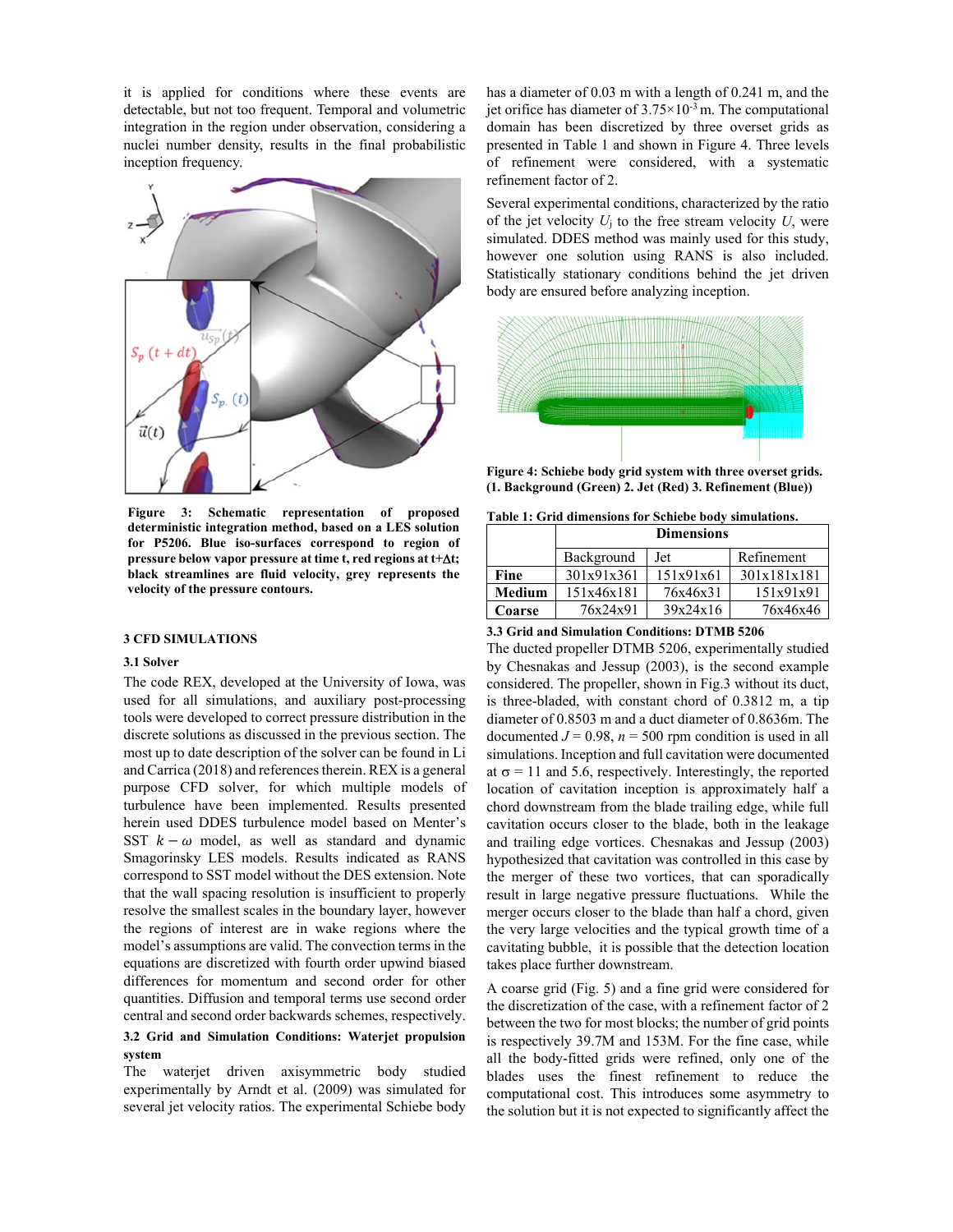region of interest. The refinement blocks in the regions of interest have near unit aspect ratio to ensure good quality results for the LES method, and the time step is such as to have a CFL number less than one in this region. In practice, a time step equivalent to an eighth of a degree of rotation of the propeller was used for the fine grid, and a quarter of a degree for the coarse grid.



**Figure 5: Grids for P5206 (coarse grid); duct wall is shown as a translucent surface and only one of the local blade tip refinements is shown for clarity.** 

#### **4 RESULTS AND DISCUSSION**

#### **4.1 Waterjet propulsion system**

The prediction of cavitation inception of the flow has been performed for a free stream velocity of 10 m/s for a series of jet velocity ratios. The onset of cavitation inception is observed in the wake of the body for low jet velocity ratio and at the jet for high jet velocity ratio (in the mixing layers), in agreement with experiments. Examples of the two conditions are shown in Figure 6.

The predicted inception index is compared against the experimental values for three grids in Figure 7 for *U*j/*U* =1.5. An event frequency of 10 Hz is used as criterion for inception. This result shows that using the pressure ascomputed leads to an under-estimation of  $\sigma_i$ , the inception cavitation number defined as  $\sigma_i = 2(p - p_{\text{cav}})/\rho U^2$ . This error becomes less important as the grid is refined. The proposed correction of the core pressure, which decreases as the grid is refined, improves the prediction. However improvements in the estimation are still needed to obtain a prediction that is not grid dependent. The probabilistic correction based on  $R_{\lambda}$  has a much smaller effect in  $\sigma_i$  for this case, likely due to modest levels of  $R_{\lambda}$ . An additional point for a RANS only simulation is included. The value has been corrected using the probabilistic approach outlined in §2.1; though the assumption that unresolved fluctuations follow the pdf of IHT is less justifiable for RANS. The result is comparable to those from DDES, which is promising when considering much lower computational cost of RANS. The probabilistic approach produces a larger correction for RANS, since  $R_{\lambda}$  is also larger.



**Figure 6: Q-criterion for instantaneous flow for Uj/U=0 (top) and Uj/U=1.5 (bottom). Uncorrected pressure given as P=p/U2** 



**Figure 7: Predicted inception cavitation number for**  $U_j/U=1.5$ , as a function of grid size  $h$ ;  $h_c$  is the **characteristic grid size for the coarse case. Corrected cases include IHT and core corrections. All simulated cases use DDES, except noted result for RANS.**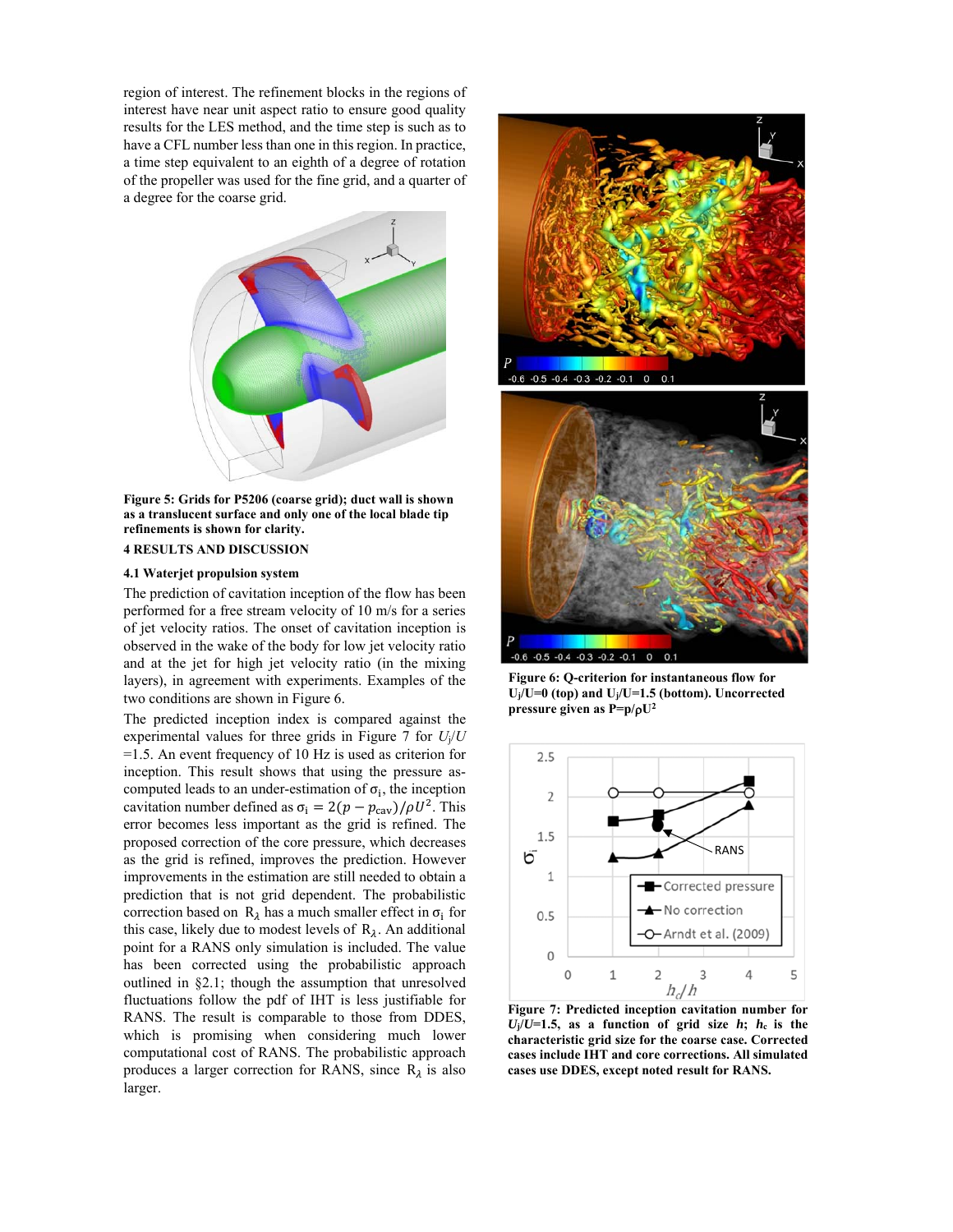## **4.2 DTMB 5206**

Results for ducted propeller DTMB 5206 using multiple turbulence models are presented herein. The simulated flow fields are in general good agreement with the experimental results of Chesnakas and Jessup (2003), and other available numerical efforts such as Hsiao and Chahine (2004). Figure 8 shows an instantaneous flow field for LES (fine grid). It shows clearly that a region of low pressure occurs as the leakage vortex and a second vortex originating at the trailing edge on the pressure side of the blade interact. At this level of fine discretization, CFD can predict low enough pressures as observed experimentally for inception conditions. In the most basic approach, the presence of low pressure events can be considered sufficient to indicate inception; however the objective of the proposed models is to better quantify the probability of detecting such events requiring the computation of a frequency of detection.

Figure 9 compares the same region of the flow across the considered turbulence modeling methods. Besides the increased resolution of small structures as the method's fidelity is increased from RANS to DDES to Dynamic Smagorinsky LES, and from coarse to fine resolution for the latter, the main difference observed is that RANS predicts a more separated leakage vortex, resulting in a delayed interaction with the trailing edge vortex, and a prediction of a region of low pressure further away from the blade. LES results show, even for uncorrected pressure fields, low values in the range  $C_p = [-8, -10]$ , and as described previously, sporadically even lower for the fine grid case. Outside the boundary layers, where the proposed correction to pressure is not valid, the recovered pressure deficit is limited to the core of the vortices, which are clearly observed using *d*-criterion (Eq. 8). Remarkably, the chosen value of *d* is comparable with the grid size, which in the region of interest is  $\Delta = 2.5 \times 10^{-3} R$  (coarse) and 1.25  $\times 10^{-3}$  *R* (fine), indicating that *d* is indeed a good approximation of the local radius from the core of each vortex.

The comparison of fine and coarse LES results is illustrative of the amount of small structures being modeled at the sub-grid scale in the coarse case. Deterministic pressure corrections in the range  $C_{\Delta p}$ = [0.5, 1.5] are observed in the strongest vortices for both coarse LES and DDES, but more modest corrections occur in the other two cases. In RANS, this is due to a poorer resolution of vortical structures; while in fine LES it is a consequence of better resolution of the vortices and to breakup into smaller structures. Note also in Figs. 8 and 9 that the regions of low pressure are much smaller than the regions of high vortex concentration. In regions outside the leakage vortex, the "surface" of the vortices, as defined by *Q*, have too large pressure values to be good candidates for cavitation regions. Finally, it is important to mention that, as in previous numerical efforts, the location of the minimum pressure appears closer to the blade tip than the reported experimental value. A possible reason for this discrepancy is that a model based exclusively in fluid variables, such as the one presented here, cannot account for nuclei dynamics and transport that can affect the detection location.



**Figure 8: Instantaneous LES solution for P5206. Left: iso-surfaces of pressure (uncorrected); right: Qcriterion. All surfaces colored with pressure coefficient.**  Regions with  $C_p < -11$ , equivalent to experimental **inception conditions, are shown as solid red surfaces in left panel.**



**Figure 9: Comparison of instantaneous flow structures for different methods. All panels except rightmost ones correspond to coarse grid. Q-criterion surfaces at indicated level are shown in top row, d-criterion iso-surface d=0.0035R is shown in lower row. Low pressure areas in LES solutions shown in inserts.** 

 The proposed models were applied to determine the frequency of observable events for different reference pressures. The inception cavitation number is defined as  $\sigma_i = -C_p$  in the following discussion. The current models can also provide the spatial distribution of the frequency of events, as shown in Figure 10. The regions of nonnegligible probability of detection are highly concentrated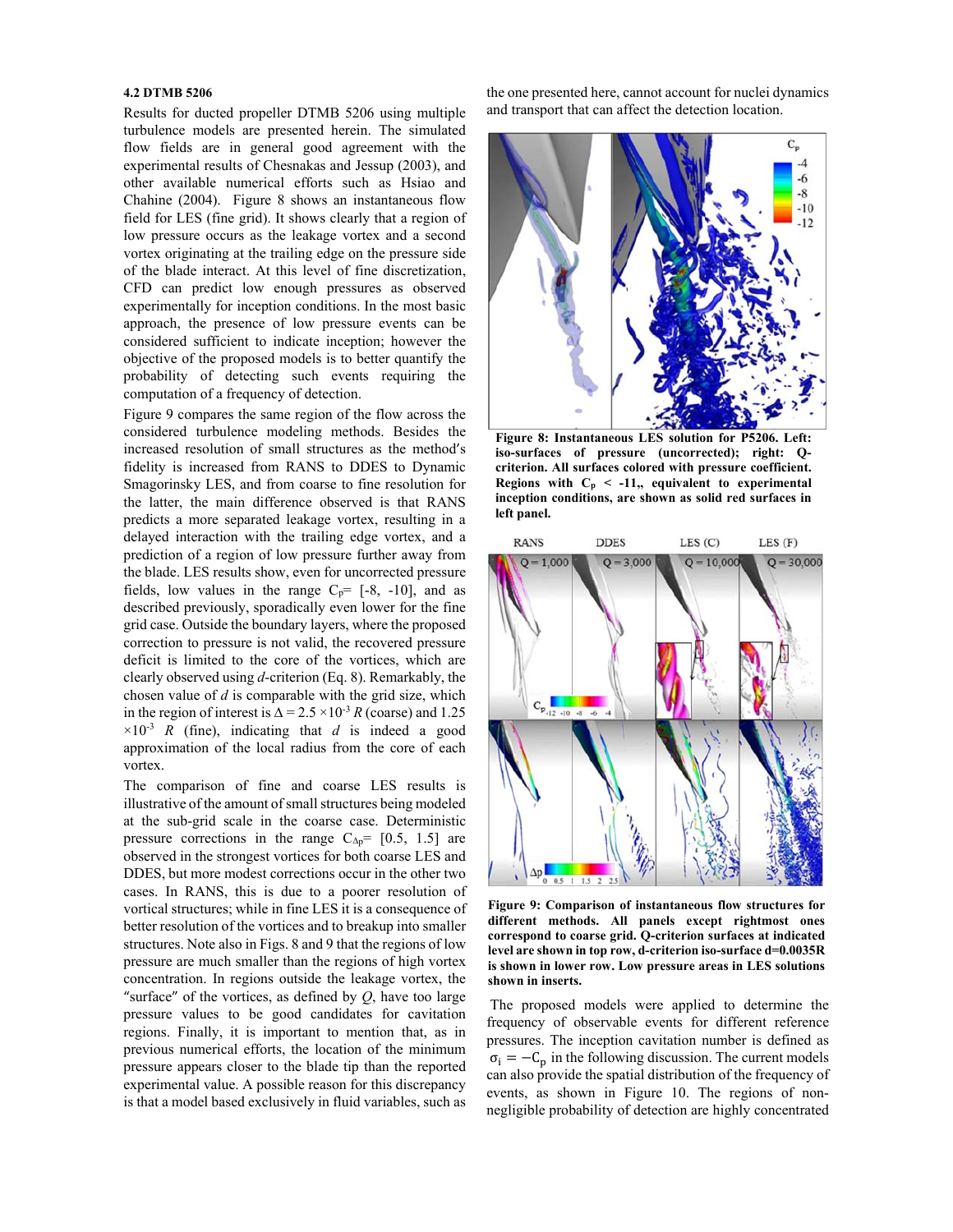for this case, as opposed to the previous case for which low pressure events can occur more randomly. The predicted density levels differ between the two methods due to the choice of a prescribed cavitation time of 0.02 s for the probabilistic method. This time is chosen as the characteristic time between two cavitation events at a given location, and is likely case dependent. Without further information to guide the selection of a value for this particular application, at this time is chosen as a reasonable order of magnitude value.



**Figure 10: Density of detectable events as a function of reference pressure and model. Computation used DDES** model. Reference  $\sigma_i$  and pressure correction method **indicated for each case.**

Figure 11 presents the integrated predicted rates of events for the different simulations considered. The series, particularly for the LES cases, are relatively short, due to the cost of the simulations and this might affect the final statistics, by under- or over-representing extreme events. A consistent method of evaluating the length of a temporal series for cavitation analysis is part of the on-going work.

Experimentally, the reported detection rate considered representative of inception conditions is 1 event every ten seconds as observed with a stroboscopic light at the propeller rotation rate of 8.33 Hz (Chesnakas and Jessup, 2003), which is reported to occur at  $\sigma_i = 11$ . An equivalent frequency can be estimated based on the reported duration of a cavitating burst of 0.5 ms and the propeller rotational speed as 16.66 Hz. The nuclei density considered is  $N =$ 107 particles/m3 . The analysis shows that without incorporating the deterministic pressure correction only LES for the fine grid predicts inception at  $\sigma_i = 11$  or higher, with all the other methods predicting a value in the range 7-9. Interestingly, the predictions of RANS and DDES are very similar. A possible reason for this behavior is that the cavitation occurs close to the duct wall and for the hybrid method RANS effects can be significant in this region. This is supported by the strong differences between DES and LES flow features, as shown in Fig. 9.



**Figure 11: Predicted frequency of cavitation events for P5206, for different turbulence models and grid discretization. Blue symbols are for pressure fields as provided by the solver, green using deterministic core correction (§2.2) and red with both deterministic and probabilistic corrections (§2.1 and §2.2). For RANS probabilistic correction without core correction is also included.**

The deterministic correction (in green in Fig 11) is sufficient to predict frequencies of events larger than 1 Hz for all methods at  $\sigma_i = 11$ . The correction has the most significant effect at very low pressures, as a combination of those pressure events being rare and also most energetic, resulting in a larger correction than for weaker vortices. RANS results were also included since the main steady structure from the leakage vortex and the trailing vortices are well captured, but in general this correction should have